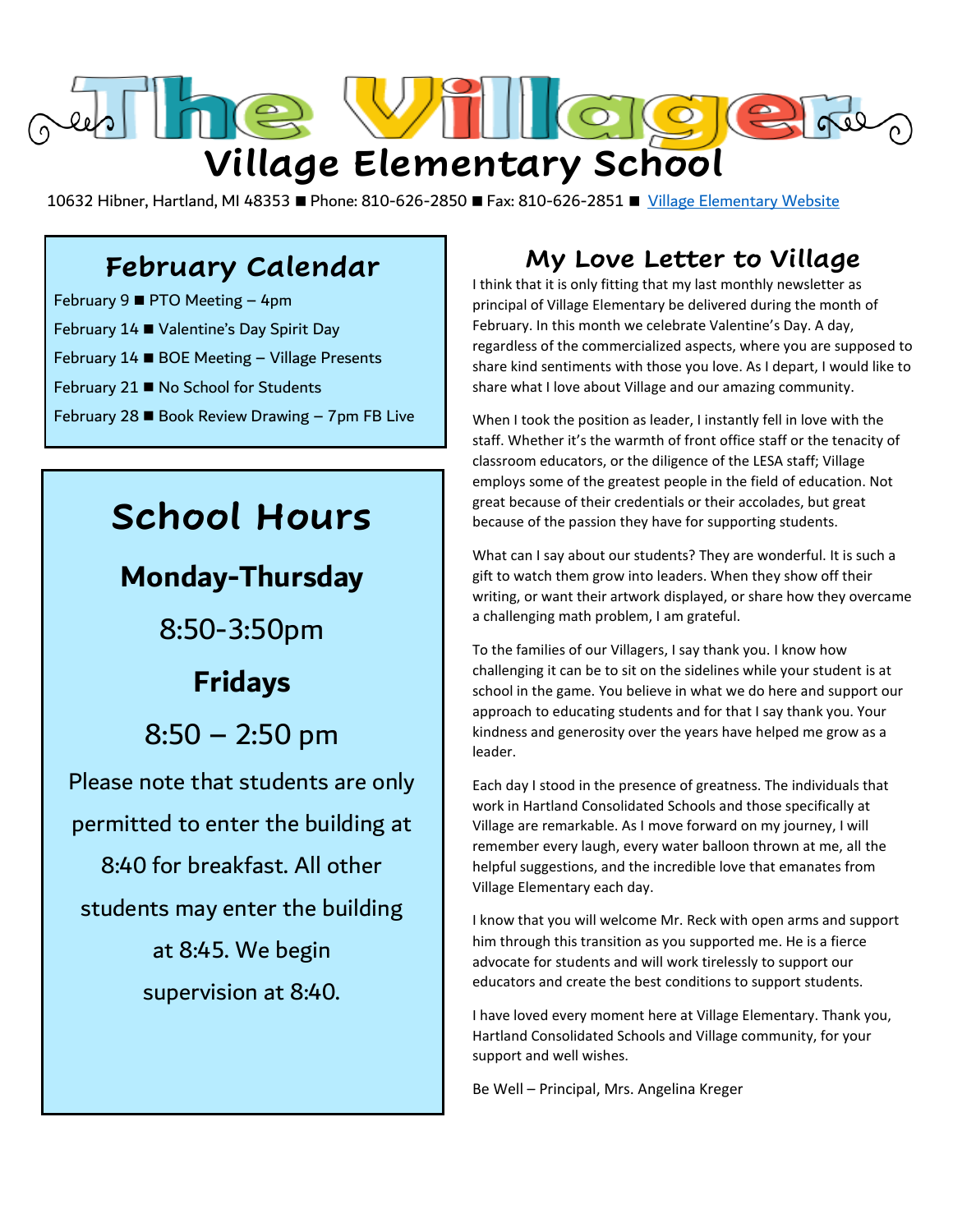### **Winter is Coming – LABEL YOUR STUDENT'S CLOTHES**

Our building usually has a very robust Lost and Found, and unfortunately, we cannot house that this year. Please make sure that you label **ALL** your students' items so that they can be returned. This is especially important as the winter months set in. Also, our refillable water stations are **UP AND RUNNING!** Send your refillable water bottles in with your kiddos and make sure they are labeled.

### **Cromaine Winter Reading Challenge – Accepted!**

Our neighborhood Cromaine Library kicked off their winter reading challenge on December 1. We are excited for our Villagers to get a chance to participate in this exciting event. Please see below for the winter reading challenge documents based on your student's grade-level.

Pre-K - https://sites.google.com/cromaine.org/winterreading2021/home#h.snr6jwvy32qh Grade K-2 https://sites.google.com/cromaine.org/winterreading2021/home#h.a6xvfhpewgqk Grade 3-4 https://sites.google.com/cromaine.org/winterreading2021/home#h.gn6rupyx0k9r Adult https://sites.google.com/cromaine.org/winterreading2021/home#h.8elts8ov3ra0

The library also put together a wonderful list of books that are great for each age-level. https://sites.google.com/cromaine.org/winterreading2021/home#h.h3hvhfepd9as

Also, you can always reach out to the library to assist you in any way. They are wonderful and happy to help.

#### **Absences & Dismissal Changes? – Let the Office Know**

**Have a last-minute dismissal change or planning to be absent?** Email or call the main office and let us know your plans. For dismissal changes, we cannot ensure changes will be honored if you do not contact the school **prior to 3pm**. We need to make sure that teachers have enough time to check their messages. Email your dismissal changes or student absence information to [kaloolahfelver@hartlandschools.us](mailto:kaloolahfelver@hartlandschools.us) and [gayleroberts@hartlandschools.us](mailto:gayleroberts@hartlandschools.us) or call 810-626-2850.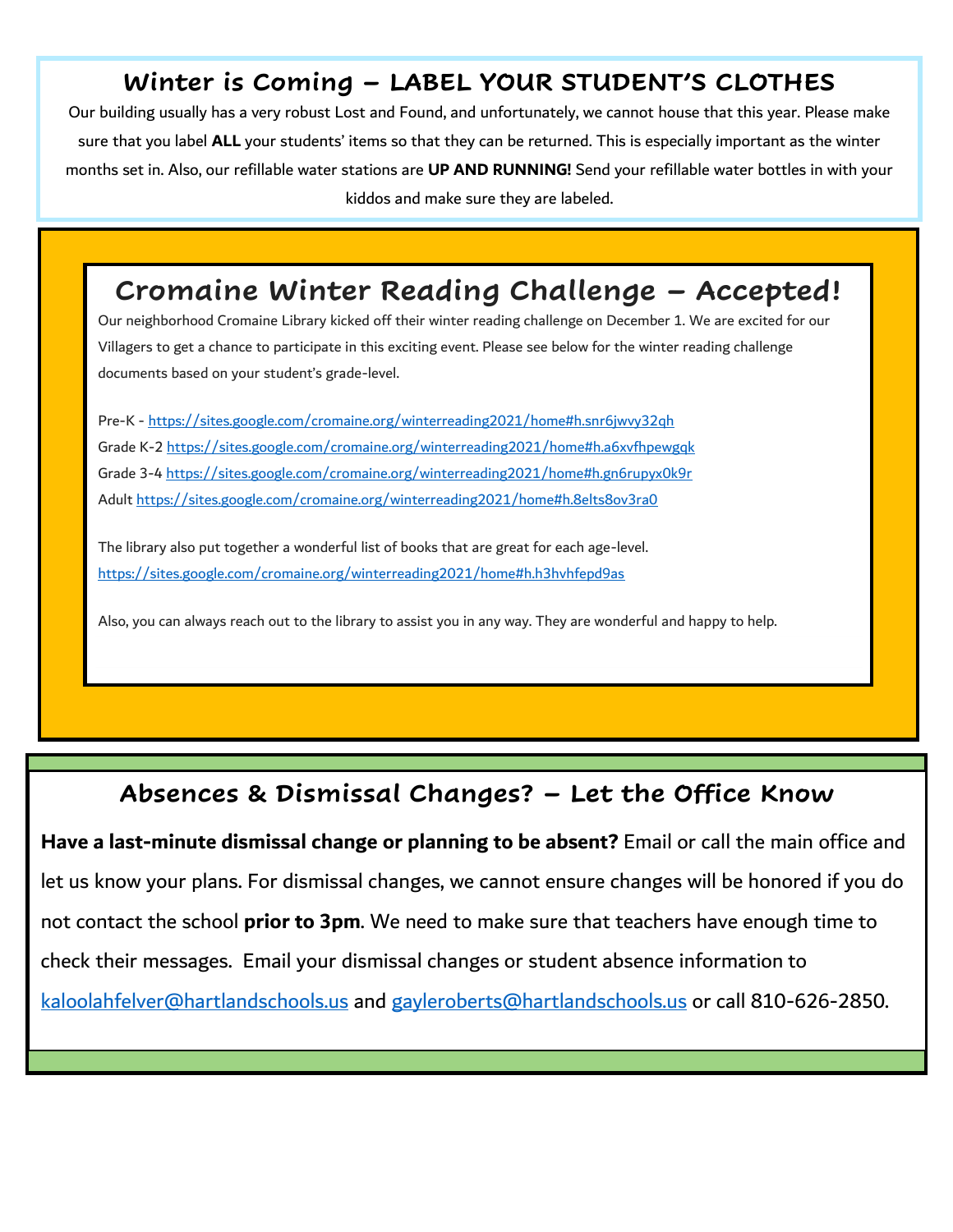

# **Hartland Winterfest**

Hartland WINTERFEST is the perfect excuse to experience Hartland's outdoor living at its finest. Plan to join your friends, family, and Hartland community on February 12 for a FREE spirit-warming day in the middle of our cold Michigan Winter. Find more info on our website : <https://www.hartlandtwp.com/community/page/winterfest-2022>

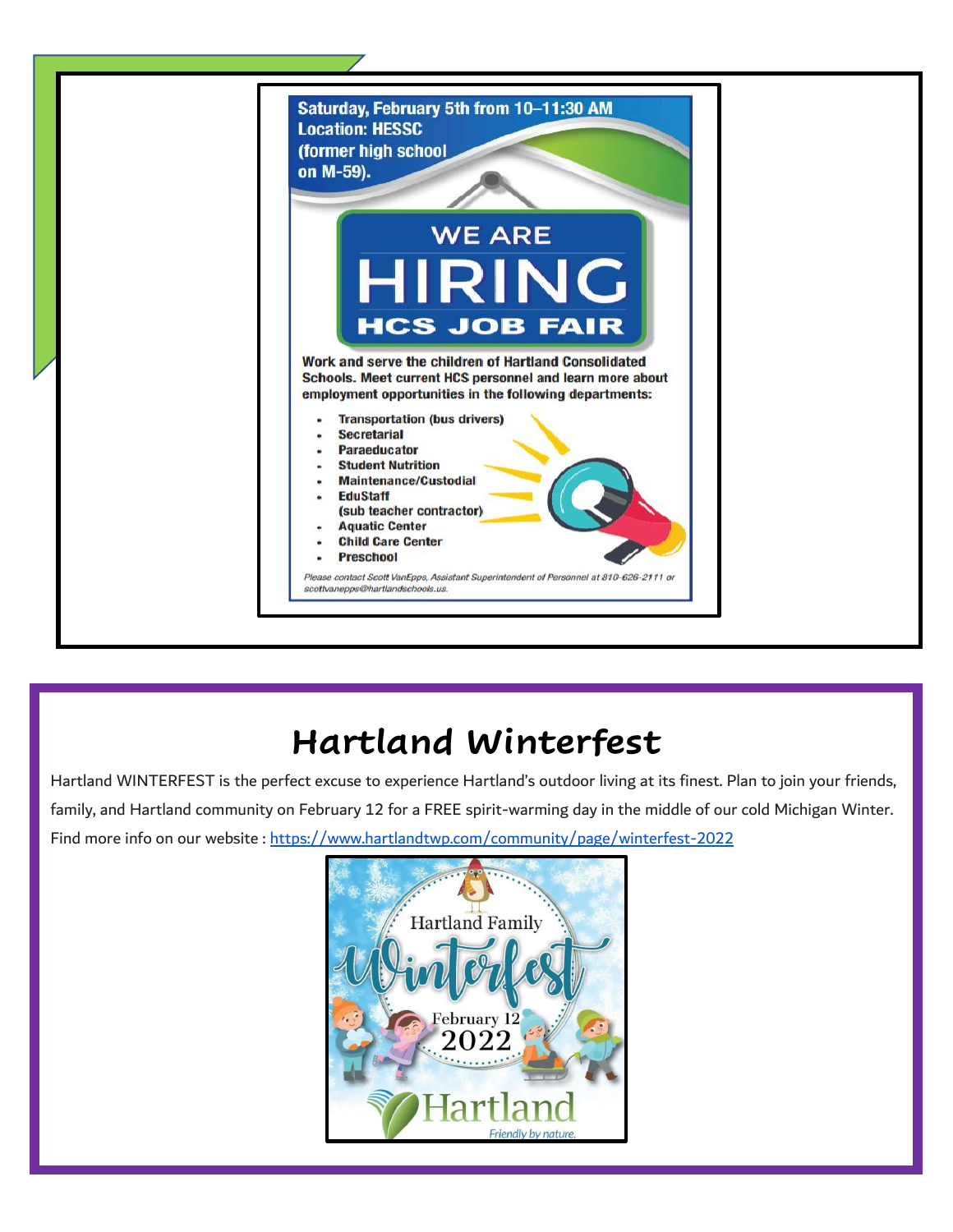# **Kindergarten Orientation**

#### **Kindergarten Enrollment**

I cannot believe that it is already time to begin thinking about the 2022-2023 school year, but alas here we are. This year Kindergarten enrollment for the 22/23 school year will open on February 1 and will take place online. You can access our online learning platform at Hartland Enrollment. If your student is a current junior kindergarten student, you can simply login and recertify your information through MiStar. This is the same process that you will go through at the end of every year here on out.

We encourage you to please share this information with any other local families that you believe would love to attend Hartland Schools. Our School of Choice enrollment opens on February 1<sup>s</sup> as well for anyone not currently an HCS resident.

#### **Kindergarten Orientation**

Please join us at the HESSC on February 5 from 10-11:30 for Kindergarten orientation.

Our panel will include the four elementary principals, Assistant Superintendent of Student Services, Transportation Director and the Assistant Superintendent of Curriculum and Instruction.

We will answer common questions regarding Kindergarten programming, curriculum, and how you can help your student prepare to start school. Information about our Junior Kindergarten program will also be shared at that time. If you have any questions that you would like addressed, please send them to jasonreck@hartlandschools.us.

Please see the attached flyers for more details regarding immunization opportunities and vision screening times from the LCHD. We look forward to welcoming our future Hedgehogs at Village.

# **PTO Book Review Basket Winners**

Village PTO is proud to announce the start of the Monthly Book Review Contests. The contest gets kids excited to READ and share their thoughts and ideas about their books. Here's how it works:

• Has your child completed the Book Review Template – written, video or both?

**Check out the baskets in our showcase to see what you could win this month!** 

- Email your completed review to welovevillage@gmail.com
- There is NO LIMIT to the number of entries monthly or yearly!
- Keep reading for more chances to WIN!

Drawings to WIN a fun book basket occurs at the end of every month. At least 3 baskets per month will be raffled off. All entries carry over throughout the year, so the more you read the more chances you have to win!

October's Book Baskets are fun and spooky so get reading and send in those book reviews! **Whose name will Mrs. Kreger call as the next winners?!**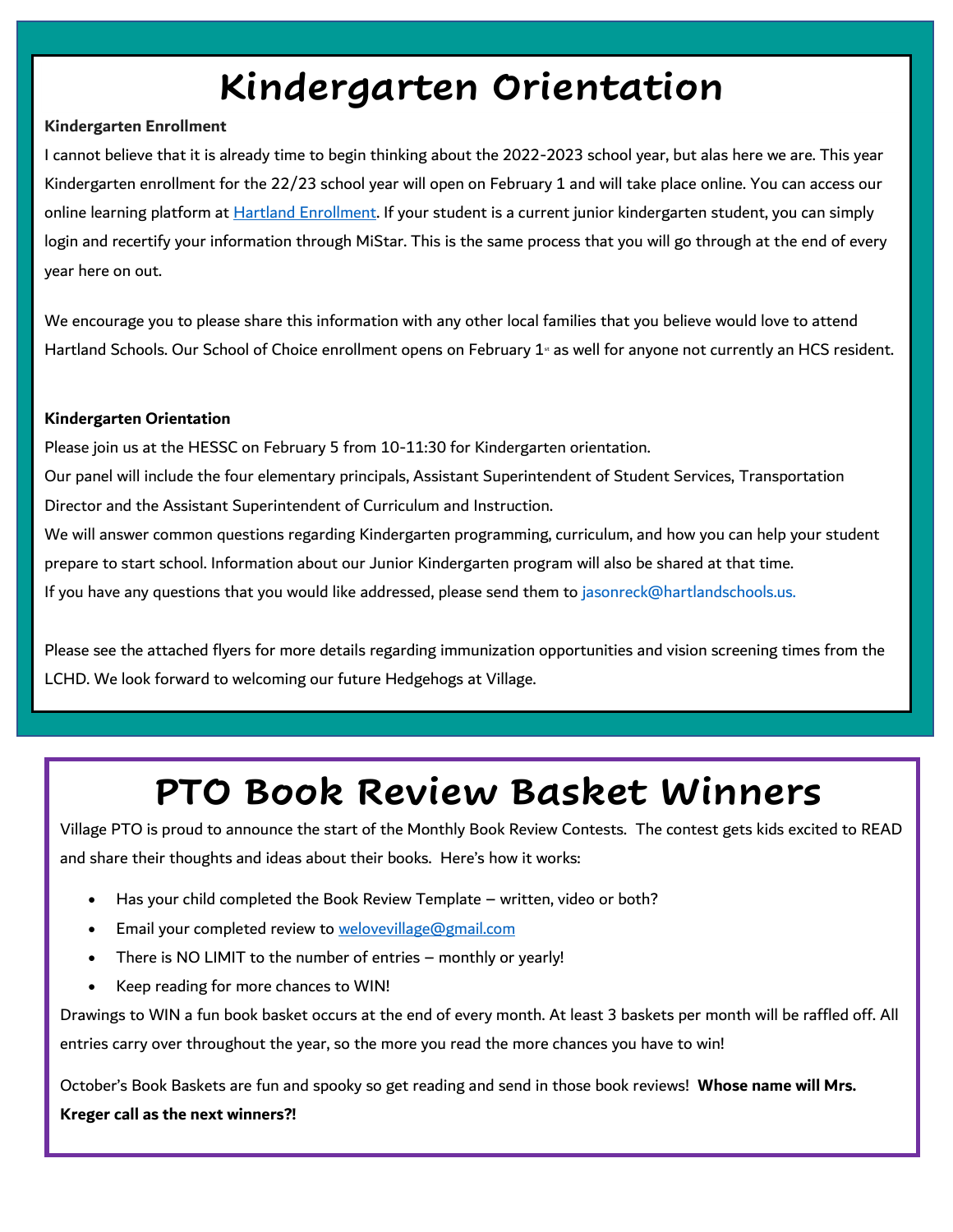## **Valentine's Day Excitement**

Our school will celebrate Valentine's Day on February  $11^{th}$  or February  $14^{th}$ , please see your teacher newsletter for details.. February 14<sup>th</sup> will be a spirit day on our calendar. We encourage our Villagers to wear red, pink or anything that symbolizes love and kindness. If you plan to send in valentines for your student to pass out, please have them to the school by February 8<sup>th</sup>. This Please remember when choosing your valentines that if they contain food items that they must be individually wrapped and avoid anything with peanut butter. We look forward to our student's participating. Also, homemade food treats are not allowed. We look forward to our student's participating.



## **Student Placement Information 22/23**

Parent input forms for the 2022/23 school year are due by March 11, 2022. We look forward to reviewing your input as we begin to make decisions on placement. **Use the link below to provide your information and please fill a separate form out for each of your students.**

**[Parent Input Form](https://docs.google.com/forms/d/e/1FAIpQLSeqKP2JDtre9vAStrdzb-sw30pGLc6LdxjJ6Thp4YLlktuTHg/viewform)** 

#### **No Outside Visitors or Parents Allowed in the Building**

To keep our building as clean as possible, NO outside visitors will be allowed in. This means that parents that need to drop things off will need to ring the buzzer and leave the items outside by the door. No parents will walk their children to class or come into the building to pick them up. They will need to ring the buzzer and your student will be brought to you outside. We will have no parent volunteers in the classrooms, and if you are asked to attend a meeting, we may ask that it be held virtually.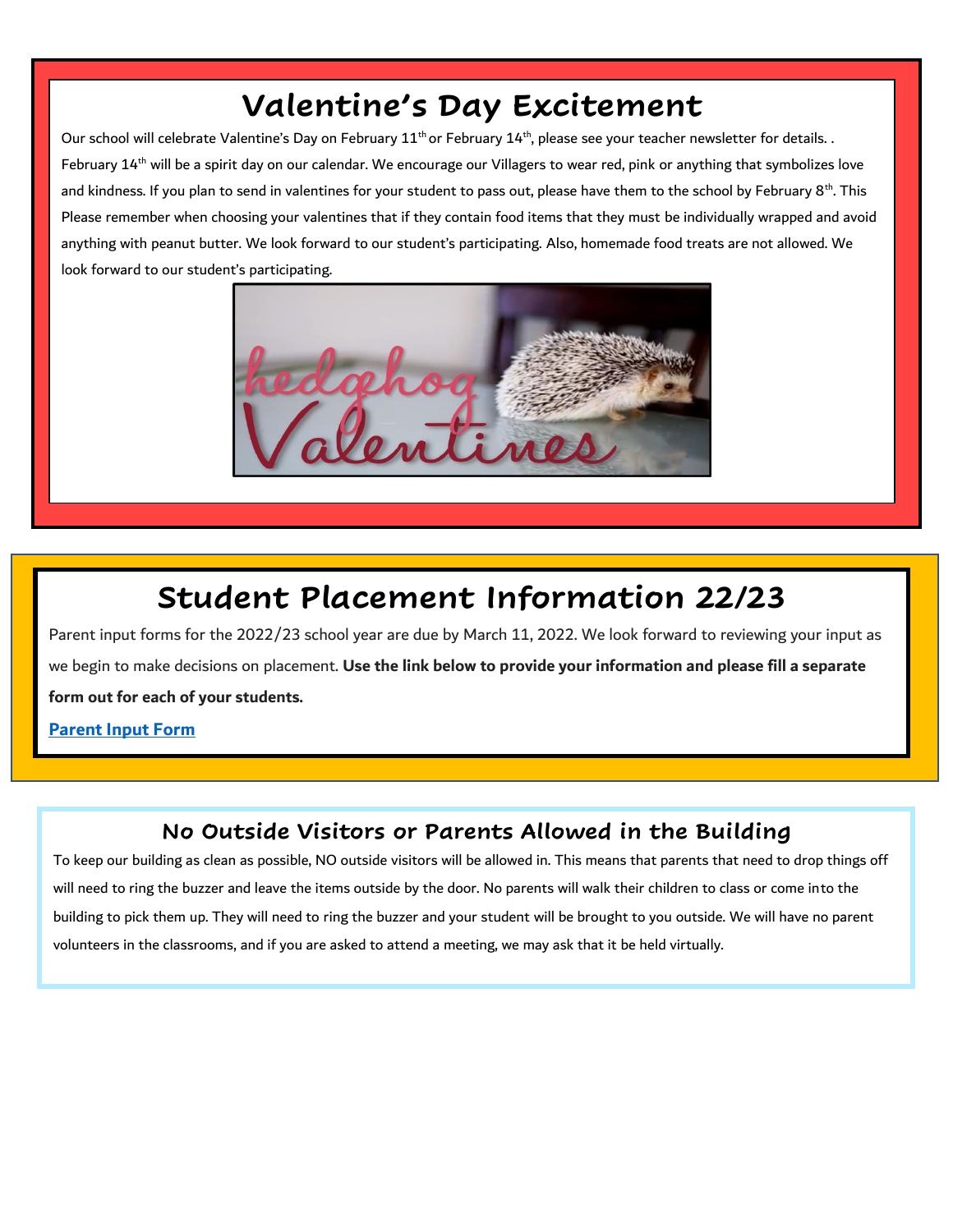# **Snack Pantry Donations**

As you can imagine our snack pantry is a BIG hit. Students often forget to bring snacks to school, are not full after eating their snack, or just need a little energy boost to make it through learning. In response, our snack pantry is a bit bare. If you have extra snack donations, we would love them. Please make sure that they are peanut-free. Some of our student favorites are listed below:

- 
- 
- Fruit Snacks Raisins
- 
- Goldfish Fruit and Grain Bars
- Cheeze-Its Cheese and Crackers
	-
- Applesauce **•** Fruit Cups

# **Yearbook Updates**

#### **Farewell Messages – 4 th grade families ONLY**

Are you looking for a fun way to wish your student well as they finish their last year at Village? Please consider purchasing Yearbook space for a "Farewell Memo" and/or a "Picture" of your 4th student(s)! The cost is \$10.00 each, you can do one or both! There are guidelines that must be met for the Memos and/or Pictures to be published. If interested, please review the attached.

**Please note, submissions and payments are due by end of day, February 7th, 2022.** If you have any questions after reviewing the attached guidelines please contact the office, or send an email to: [hartlandvillage.yearbook@gmail.com.](mailto:hartlandvillage.yearbook@gmail.com)

#### **Yearbook Ordering**

Interested in Ordering a Yearbook for 21/22? **Order Deadline is MARCH 1.**

Order Here: [www.geskusphoto.com/?YB=1147](http://www.geskusphoto.com/?YB=1147&fbclid=IwAR3zCLT-oB3QFSi6UYltTri0Xu6ehz3Npt4ismiF_N68sp0iqTzpsCEbPhs)